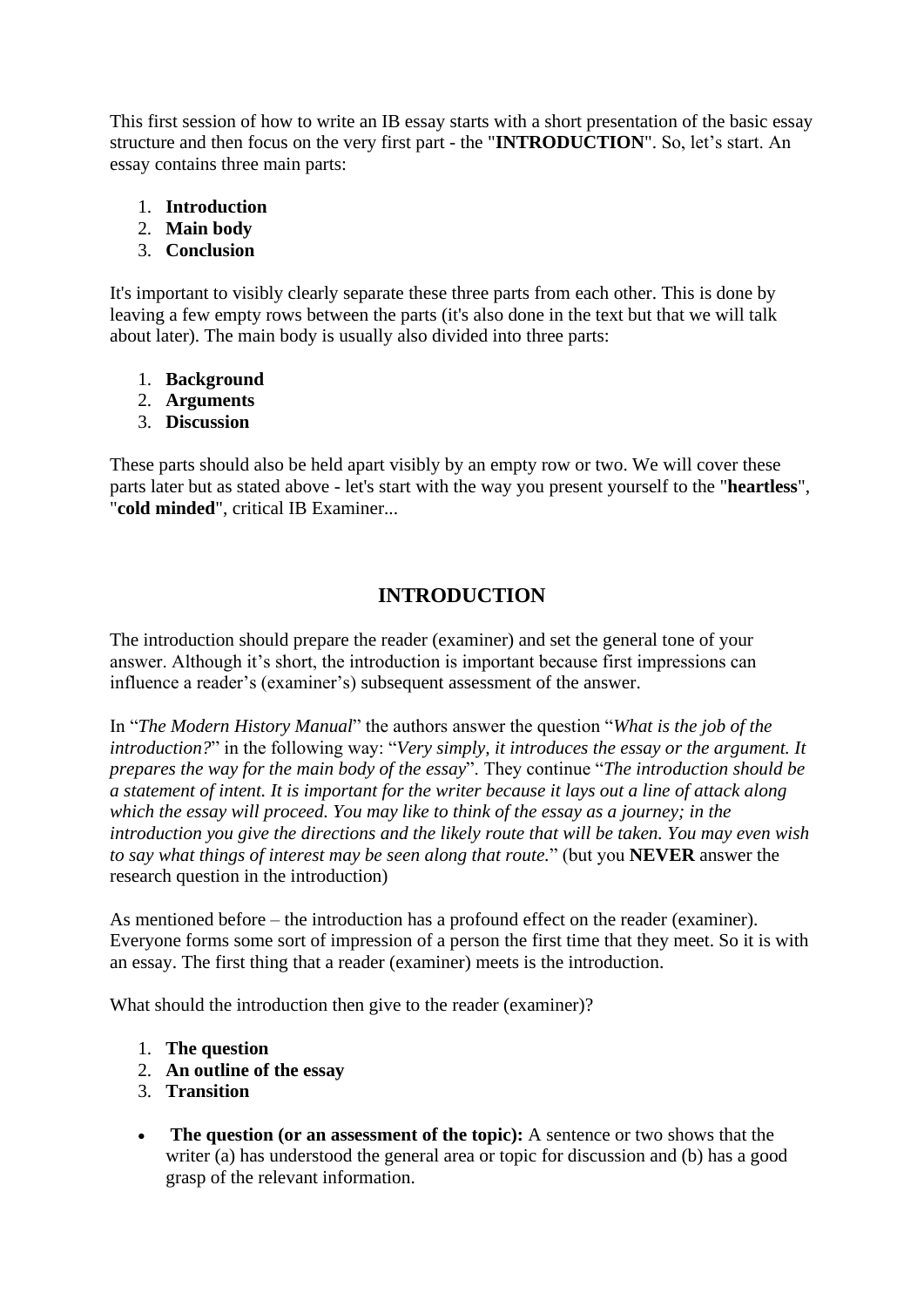- **An outline of the essay (line of argument, important theme or idea):** These sentences (two-three) should outline how the writer intend to proceed because (a) this is the main function of the introduction and (b) it proves that the specific question has been understood.
- **Transition:** This sentence is a smooth movement to the background the first paragraph in the main body.

Your most startling, persuasive or important points should not go in the introduction; do not let the introduction steal your "**thunder**". If you can satisfy the three requirements above the reader (examiner) should gain a good first impression of both the essay and the writer. In this way you should hold the reader's (examiner's) attention. What is more, if the introduction is clear, precise, forthright, logic and interesting the reader (examiner) will remember that initial impression and perhaps forgive any minor slips or passages that follows in the main text. It is well known that we remember best what comes first and what comes last in any period of study or reading. This is known as "*primacy*" and "*recency*" of memory. This should make us take extra care with introductions and conclusions. They will be the parts of the essay most likely to be remembered in any general impression.

# **INTRODUCTION - EXAMPLE 1**

#### **This is an introduction to an essay that received the highest mark in the British A-level course...**

## **Question:** *Discuss the assertion that Hitler bore sole responsibility for the outbreak of war in Europe in 1939*

Between the years of 1919 and 1939 the situation in Europe changed dramatically from the peace treaty at the end of the First World War to the outbreak of war in Europe in September 1939. The change escalated with the rise of the Nazi party in Germany and its leader Adolf Hitler. This essay will examine whether Hitler was solely to blame for the outbreak of war in Europe. The essay will examine each situation that arose between Hitler's rise to power and the outbreak of war, analyzing it and giving evidence for the argument that Hitler bore sole responsibility and the evidence against that view.

#### **Identification of the different parts in this introduction:**

Between the years of 1919 and 1939 the situation in Europe changed dramatically from the peace treaty at the end of the First World War to the outbreak of war in Europe in September 1939. The change escalated with the rise of the Nazi party in Germany and its leader Adolf Hitler *(Historical context – where, when, what)*. This essay will examine whether Hitler was solely to blame for the outbreak of war in Europe (*Question/Task presented*). The essay will examine each situation that arose between Hitler's rise to power and the outbreak of war, analyzing it and giving evidence for the argument that Hitler bore sole responsibility and the evidence against that view ("*Outline*").

# **INTRODUCTION - EXAMPLE 2**

#### **This is one of my many student introductions:**